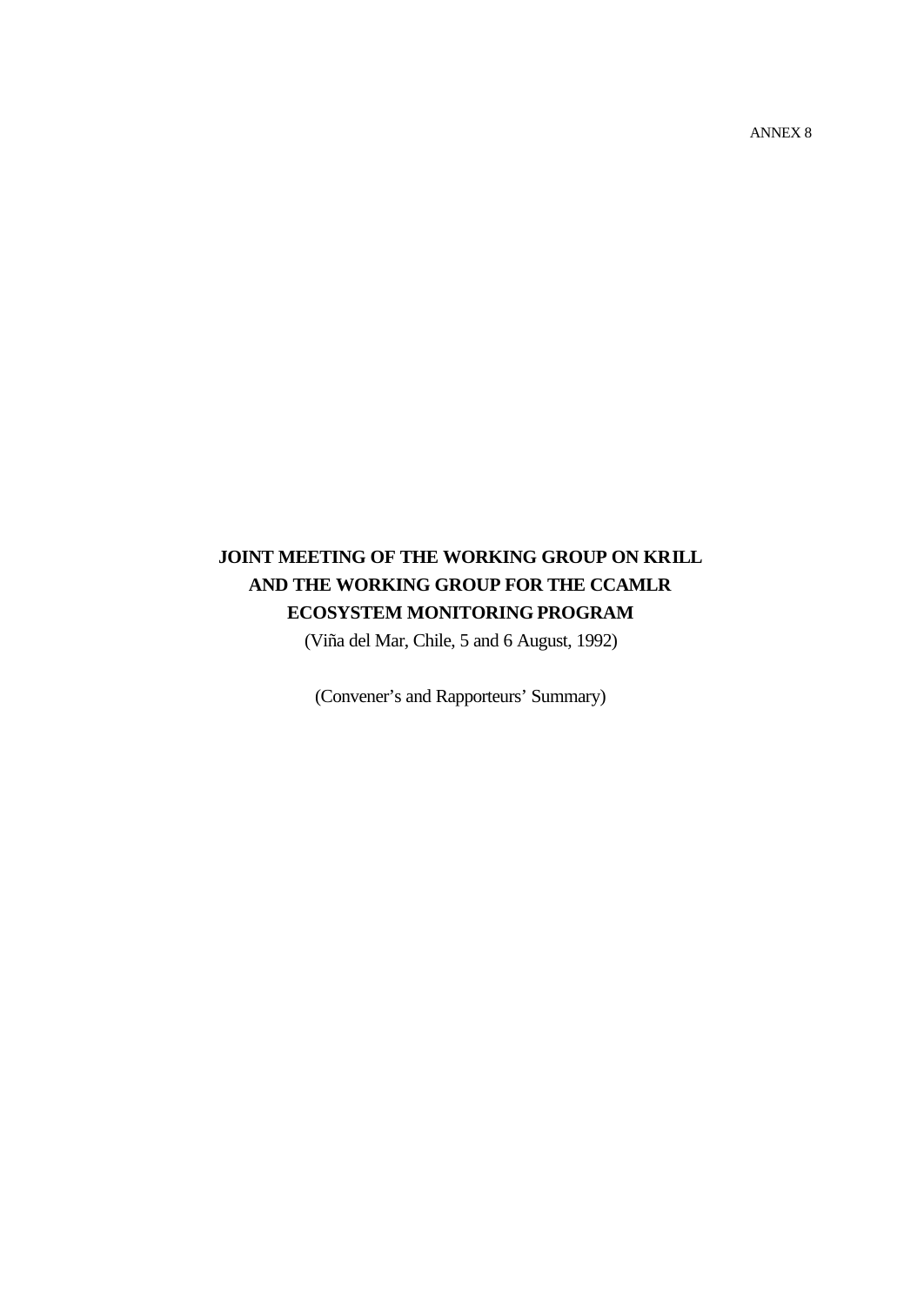# **JOINT MEETING OF THE WORKING GROUP ON KRILL AND THE WORKING GROUP FOR THE CCAMLR ECOSYSTEM MONITORING PROGRAM**

(Viña del Mar, 5 to 6 August, 1992)

(Convener's and Rapporteurs' Summary)

#### **INTRODUCTION**

The following report was prepared by the Convener of the Joint Meeting, Mr O. Østvedt (Scientific Committee Chairman) and by the Conveners of the Working Group on Krill (WG-Krill) and the Working Group for the CCAMLR Ecosystem Monitoring Program (WG-CEMP), Mr D.G.M. Miller (South Africa) and Dr J.L. Bengtson (USA) respectively. It provides a summary of the meeting's discussions and agreed conclusions.

## MEETING OBJECTIVES

The major objective of the Joint Meeting was to facilitate interaction between WG-Krill and WG-CEMP on matters of common concern.

INFORMATION REVIEW AND EVALUATION

## Krill Requirement of Predators

## 1. Krill Escapement

In the past there has been some confusion concerning the meaning of the term "krill escapement". This appears to have arisen primarily from the use by WG-Krill of the *ad hoc* discount factor **d** in its calculation of krill yield which, by implication, takes some account of the amount of krill needed to escape from the fishery in order to meet predator demands. WG-Krill has noted that such demands would to a large extent be implicitly assumed in the krill natural mortality function **M** also used in the calculation of potential yield. WG-Krill had effectively done away with **d** by refining the estimation procedure. Consequently it was felt that it would be helpful to provide the following explanation of what is specifically meant by "escapement" (based on the definition provided by WG-Krill at its most recent meeting) in the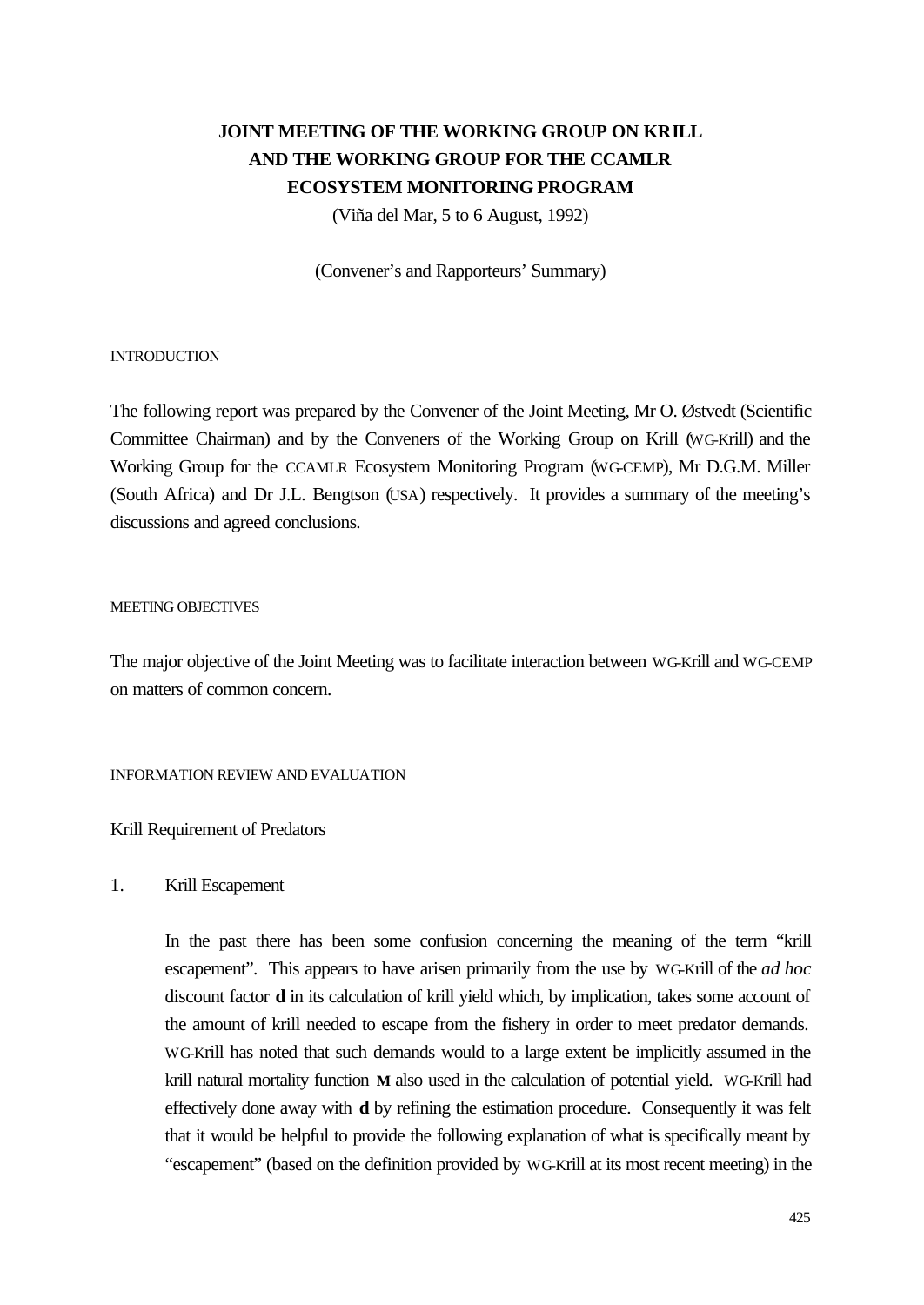context of accounting for the krill requirements of predators and with a view to improving understanding of information required from WG-CEMP.

A schematic representation of the concepts considered are given in Figure 1. The distribution of krill biomass in the absence of fishing is depicted by the solid curve. Biomass (**B**) is expressed as proportional escapement (**B/K**), where **K** is the average biomass in the absence of fishing. Natural fluctuations in recruitment from year to year lead in turn to fluctuations in biomass and hence account for the distribution in **B/K** shown, rather than **B** being exactly equal to **K**.

Once fishing occurs, this biomass distribution shifts to the left and its shape may broaden (see dashed curve). The heavier the level of fishing, the greater the shift and the broadening. When considering the effect of fishing on predators, it is not the extent of the shift (related to the average proportional escapement, **B<sup>f</sup> /K**) which is the most important. Rather, it is the lower tail of the distribution, since it is occurrences of especially low biomass that are the most likely to impact on the health of predator populations. It must be noted for the example illustrated, that if the "critical" level below which predators are deleteriously affected is as shown, there is a much greater likelihood of this occurring in the presence of fishing because a much greater fraction of the area under the dashed curve lies below this "critical" level than is the case for the solid (no fishing) curve.

The explanation presented above emphasises the need to consider critical levels of predator performance in relation to escapement of krill from the fishery in the development of operational definitions to address the requirements of Article II.

# 2. Functional Relationships Between Krill and Predators

Following on from (1) above, an initial approach to improve information on functional relationships between krill availability (i.e., abundance plus distribution) and predator performance was developed. This is attached as Appendix 1. It was emphasised that the assumptions underlying the approach are by necessity simplistic and an important component of the modelling exercise would be to test their validity.

Action: Initiation of modelling in accordance with suggestions contained in Appendix 1.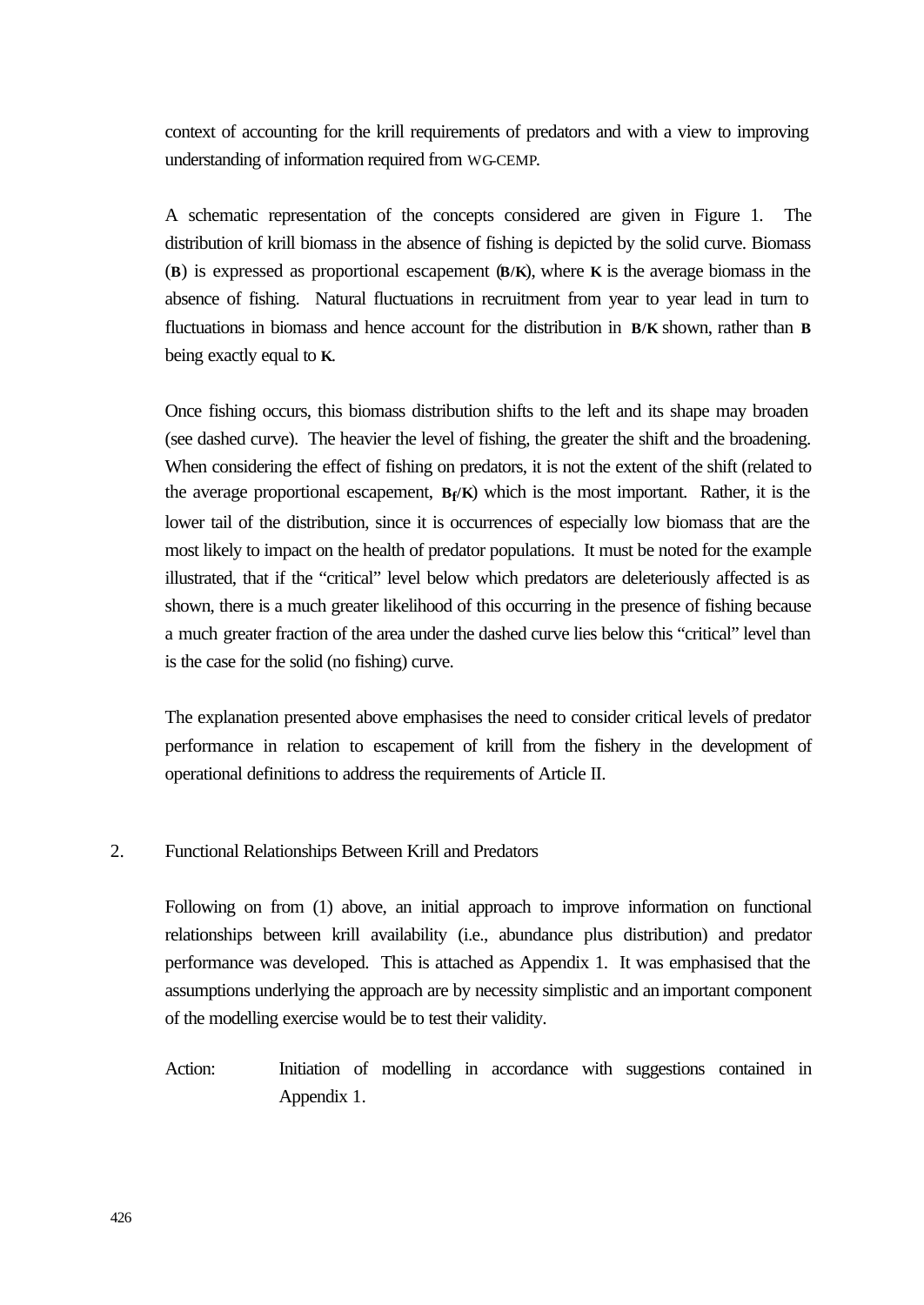## 3. Krill Biomass Versus Availability

In considering krill biomass (abundance) and availability (abundance plus distribution) in relation to interactions with predators, krill availability is likely to be the more important. This distinction needs to be taken into account in the development of models relating krill yield to functional relationships between krill and its predators (see also (2) above and Appendix 1). In the interests of simplicity, however, the development of models of functional relationships between predators and krill should focus initially on krill abundance in relation to predator consumption alone. Models addressing the problem of krill availability specifically would constitute a subsequent refinement to the initial approach.

Action: Existing data should be analysed as an initial step in addressing the problem of krill abundance versus availability Predator-prey surveys should be implemented. The problem should be considered in subsequent refinements of the modelling approach identified in (2) above.

### 4. Refining Functional Relationships

It was agreed that the natural variability in predator performance and krill availability, caused by fluctuating environmental conditions, offered "natural experiments" within CEMP. Viewing these natural experiments in a predictive context could assist in understanding inter- and intra-annual patterns in interactions among predators, prey, and environmental conditions. Ways to evaluate the impact of natural experiments should be considered.

It was also agreed that large variability in predator performance and environmental stochasticity complicate the task of differentiating between changes caused by natural phenomena and those attributable to fishing. For example, the physical environment (e.g., sea-ice) affects predators directly as well as indirectly through their prey. Although some form of experimental harvesting regime may constitute the only way whereby functional relationships between krill, predators, environment and fishery could be determined, such a regime would have to be carried out over a number of years to take full account of the high levels of variability alluded to above. Such experiments may form part of a more general approach to the question of separating natural from fishery induced changes. There may, however, be other methods for refining functional relationships which do not require elaborate experimental designs.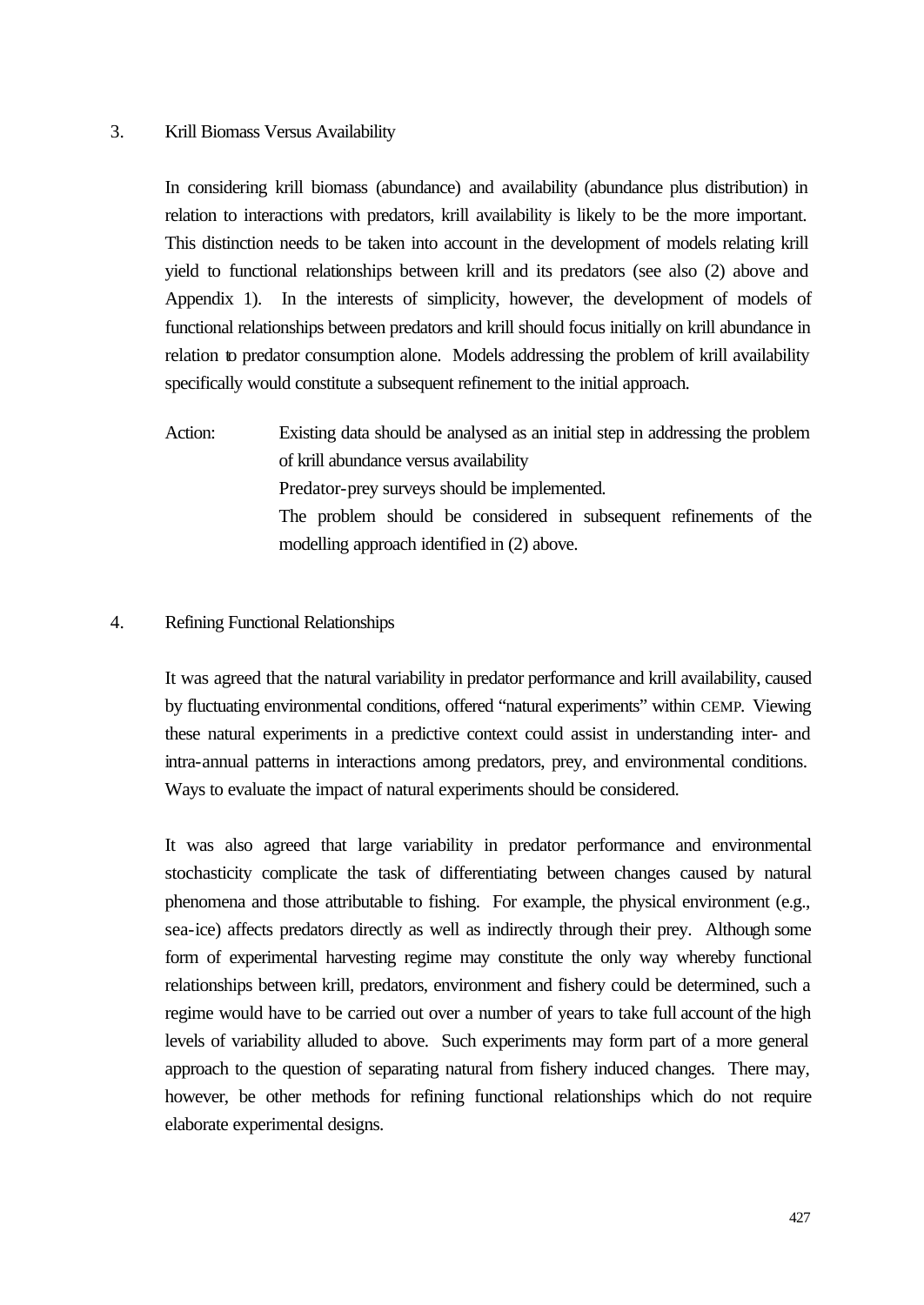If such experiments are to be conducted, their design must be carefully evaluated in advance. This would require some form of modelling approach which should attempt to evaluate the statistical precision necessary to quantify the detection of harvest induced changes in addition to provide some assessment of associated practical considerations.

- Conclusions: The role of experimental harvesting regimes to establish functional links between krill, predators, environment and fishery should be thoroughly examined.
- Action: Detailed descriptions of possible experimental harvesting regimes should be provided and their efficacy evaluated. Strategic modelling should be developed to evaluate the statistical performance and cost-effectiveness of possible experimental harvesting regimes and in refining estimates of functional relationships between krill availability and predator performance.

Potential Overlap of Krill Fishing and Predators

5. Considering Predator Demands in Subarea Allocation of Catch Limits

In developing an approach to the possible future allocation of the precautionary catch limit of 1.5 million tonnes of krill to areas within Statistical Area 48, one option considered by WG-Krill focused on the need to take explicit account of predator demands. Doubts not only surround the possibility of obtaining gross estimates of the krill demand for important predators in various parts of Statistical Area 48, the inclusion of land-based predators alone in such estimates was questioned. Similarly, although localised situations could be used, their relationship to whole statistical subareas may be difficult to evaluate. Consequently, WG-CEMP was requested to give careful consideration to the matter as a whole with a view to evaluating the overall applicability of incorporating information on predator demands into the allocation of krill catch limits within statistical subareas.

Action: Some crude estimates of the krill demands of predators by Subarea should be provided. The feasibility of utilising such information in the allocation of precautionary catch limits should be investigated.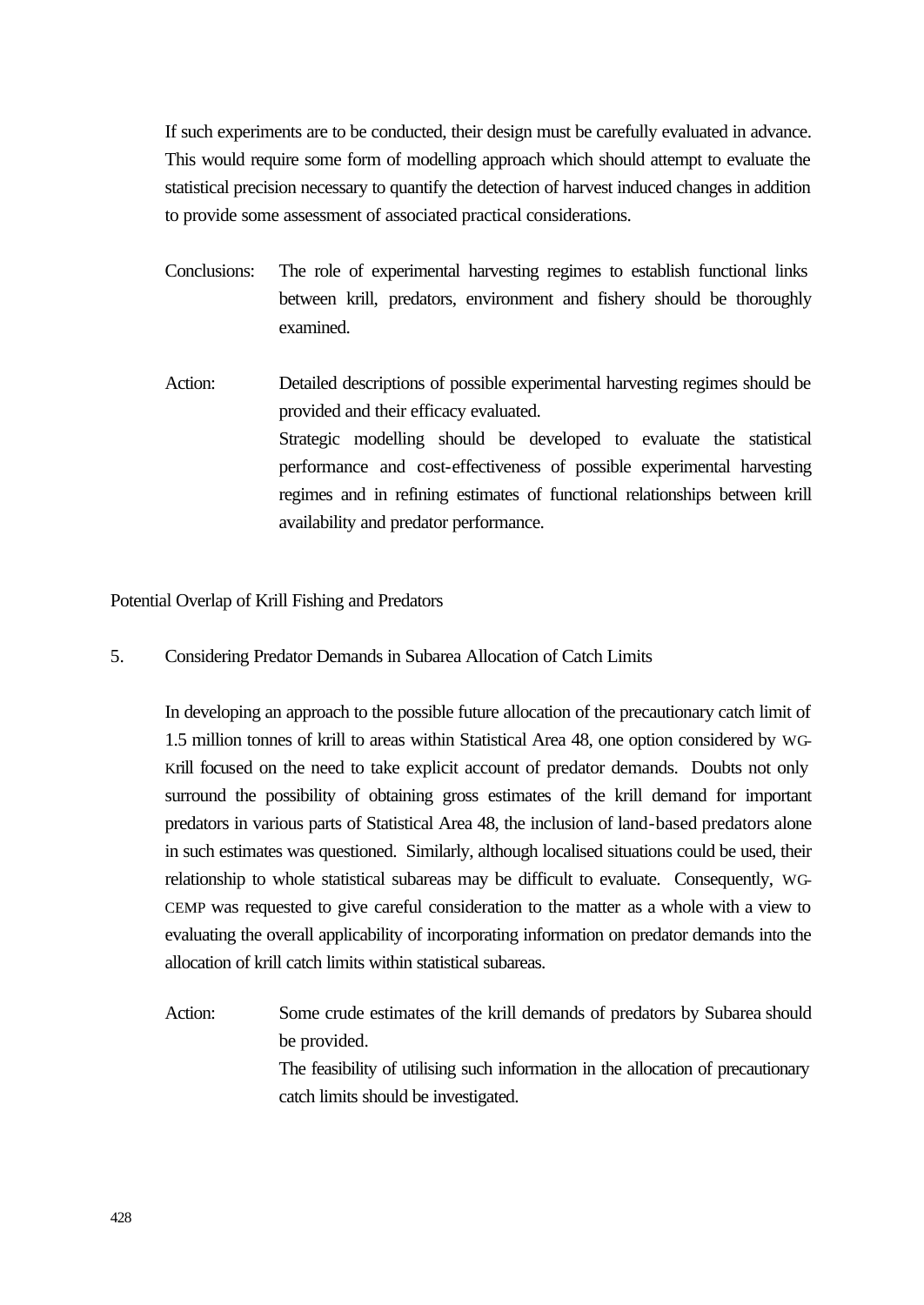# 6. Timing and Location of Fishery

The value of haul-by-haul data in determining the location of krill fishing activities was emphasised, particularly with respect to identifying areas of overlap between the fishery and land-based predators. Reports from the Chilean and Russian fisheries were welcomed. The submission of such data to CCAMLR, where possible, was encouraged. Problems experienced by some fishing countries in supplying such data were noted.

Action: The submission of haul-by-haul data from the krill fishery from all areas fished should be encouraged.

# 7. Dialogue on Operational Characteristics of the Krill Fishery

The ongoing dialogue between fishermen, fishing operators and scientists involved with issues pertaining to the krill fishery was found to be extremely useful in improving current understanding of the fishery's dynamics and its operational characteristics. This enhanced understanding is likely to facilitate consideration of various approaches to management in the future and would ensure that such approaches take explicit account of the needs of both the commercial fishery and predator requirements.

# 8. Krill "Surplus"

The continued use of the term "krill surplus" is not encouraged since it refers specifically to the dated concept that krill formerly eaten by baleen whales are now available to the rest of the system, including the fishery. Current thinking on ecosystem dynamics suggests that this concept is simplistic and, given other priorities in the work of WG-CEMP in particular, it was felt that it would be inappropriate to assign a high priority to undertaking further analyses of essentially historic krill-whale interactions. It was noted, however, that individual scientists may find some utility in using historic estimates of krill by whales in a simple accounting exercise to evaluate the possible reconciliation of such gross limits of krill production with more recent estimates of krill abundance.

Action: Individual scientists should undertake simple accounting exercises to compare historic whale consumption figures with recent estimates of krill abundance.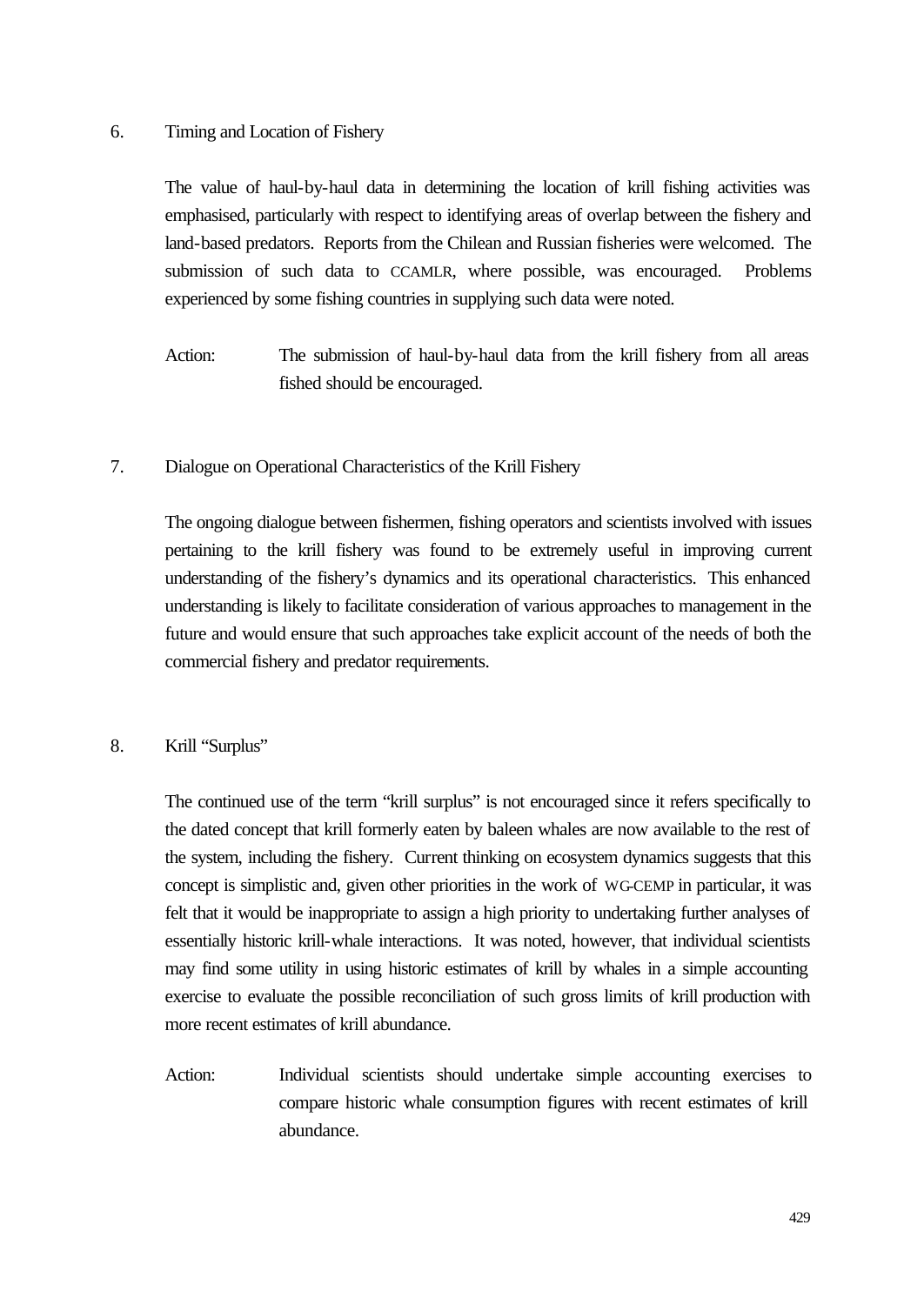#### KRILL, FISHERYAND PREDATOR DATA IN MANAGEMENT DECISIONS

Development of Approaches for Feedback Management

## 9. CEMP Experimental Approach

Although the experimental approach has been integral in the development of CEMP, it was agreed that it would be useful to formulate a more formal statement of how this approach might be implemented in practice. The establishment of some form of experimental fishing regime (see (4) above), with both treatment and control areas was thought to offer a useful way to demonstrate cause/effect relationships between potential fisheries impacts and predator performance. Even though it is expected that it would be some time before experimental harvesting regimes can be implemented, some consideration should be given to ensuring that CEMP is conducted in such a way as not to preclude the possibility of initiating specific experiments in the future. Furthermore, as the movement of krill between various areas is likely to be a factor in the design of any experiments that may be undertaken, the advice of WG-Krill should be sought in identifying potential treatment and control areas. The initiation of monitoring to establish suitable baselines in such areas requires consideration.

Action: CEMP's experimental approach should be formalised in practical terms. The development of strategic models should be encouraged in order to evaluate the statistical performance and cost-effectiveness of possible experimental harvesting regimes designed to distinguish between natural variation in predator performance and effects due to fishing.

#### 10. Feedback Mechanisms for Management Advice

Indices of various measures of predator performance are being calculated annually by CEMP. It was agreed that it would be helpful for CEMP to consider criteria that might be used to specify levels of change or the magnitude of trends to be used in the initiation of management measures (see also discussion under (1) above). There is also a need to develop an appropriate mechanism to include information forthcoming from CEMP in the formulation of management advice on the krill fishery. It was noted that measures could be proposed regardless of whether changes in predator performance could reasonably be attributed to the fishery or whether such measures were deemed necessary to avoid having the fishery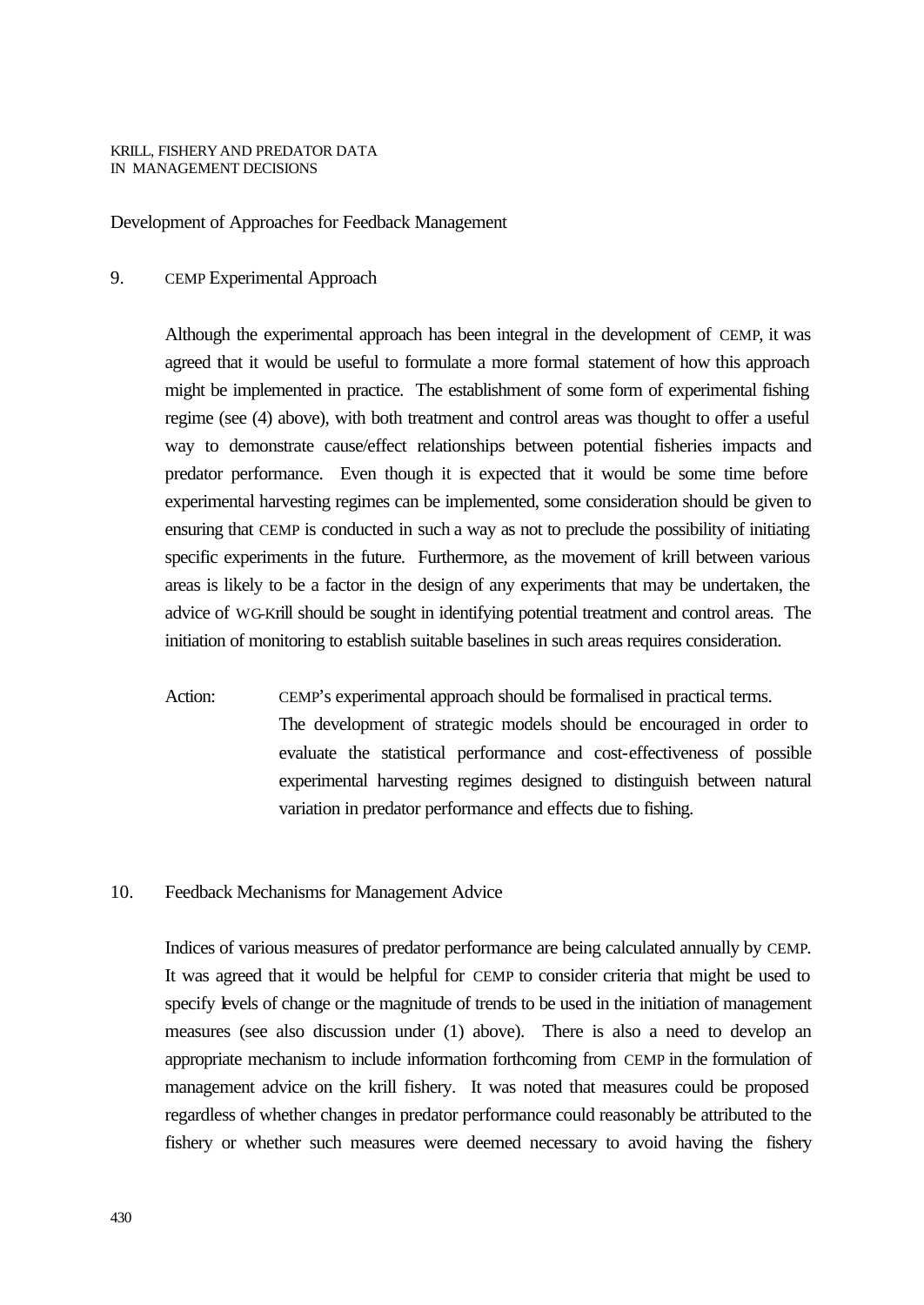exacerbate a situation induced by factors independent of the fishery (e.g., by natural environmental fluctuations).

WG-CEMP was also requested to consider the feasibility of using a dynamic allocation scheme to allocate krill catch limits in various areas. Such allocation would be based on various measures of predator performance within such areas. The scheme would contrast with more static approaches, such as outlined in (5) above, where catches would be limited on the basis of the prey requirements of predators in each statistical subarea. Dynamic allocation of catch levels is likely only to be possible *post hoc* rather than anticipatory.

Action: The possible use and predictive applicability of employing dynamic allocation of krill catch levels based on predator performance should be investigated. Simulation approaches should be developed to investigate the performance of and the decision rules underlying the incorporation of CEMP information into the formulation of management advice.

## 11. Precautionary Management Measures

It was noted that although attempts should be made to undertake the best scientific evaluations possible at this time, the information necessary to make such evaluations varies from a total lack of relevant data to data exhibiting considerable inherent variability. This range of information renders it necessary at times to formulate management advice based on a limited understanding of the status of, and interactions between various ecosystem components. In addition, in certain instances when the necessary data are available the decision rules necessary for their inclusion into management advice are lacking. It was therefore agreed that WG-CEMP should consider a precautionary approach to management along with an accompanying mixture of measures which could be applied in zones where, or for critical times when, there is significant overlap between the fishery and land-based predators (particularly during foraging). Such consideration should take account of:

- (i) the needs of the fishery;
- (ii) historical catch levels;
- (iii) potential impacts of fishing on predators;
- (iv) potential control/experimental sites for an experimental fishing regime;
- (v) uncertainty in knowledge concerning functional relationships between predators, prey, and the environment; and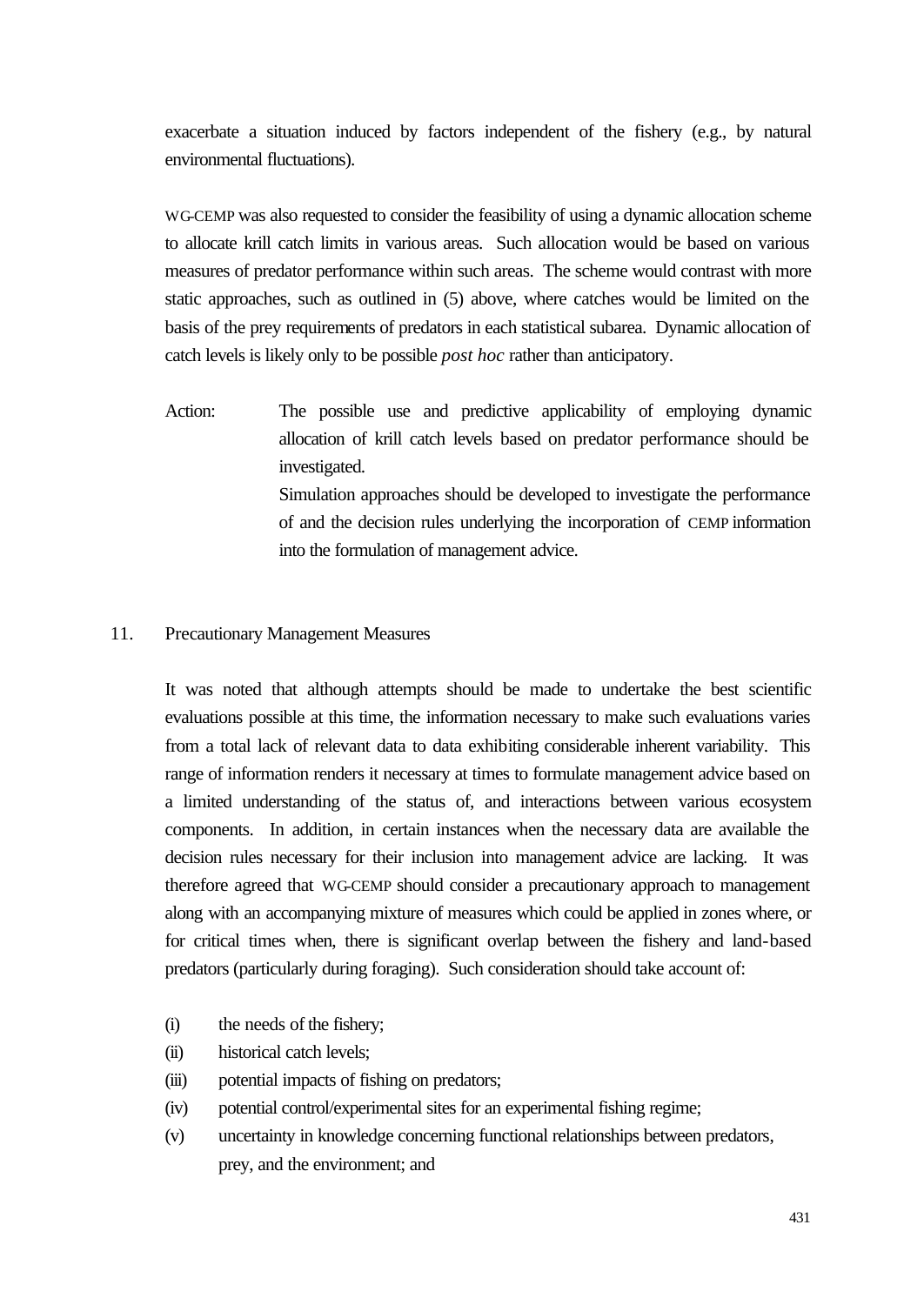- (vi) minimising the possibility that adverse impacts on the ecosystem occur.
- Action: Additional measures to minimise potentially deleterious effects of fishing confined within the foraging ranges of vulnerable land-based predators should be formulated and evaluated.

## Information Required from WG-Krill

## 12. Fishery Data

The continued submission of haul-by-haul data from areas within 100 km of land-based predator sites was again encouraged. Similarly, continued dialogue within WG-Krill was encouraged (see (7)). The need for fine-scale reporting of catches from subareas other than those already identified in Statistical Area 48 and the CEMP ISRs was recognised. There is also a need for demographic information (length, sex ratio, maturity stage, etc.) on krill caught in the fishery, particularly close to land-based predator sites (i.e., especially within the ISRs)

Action: Encourage submission of haul-by-haul data from the fishery within at least 100 km of land-based predator sites. Encourage the deployment of scientific observers aboard fishing vessels to expedite the above. The fine-scale reporting of fisheries data from statistical areas other than Statistical Area 48 should implemented.

# 13. Fishery Independent Data

Estimates of krill abundance and distribution in the ISRs should be encouraged and produced on an ongoing basis. In this connection, some time may be required to implement the predator-prey surveys as recommended by WG-Krill's *ad hoc* Subgroup on Survey Design. The importance of krill movement in estimates of abundance and particularly krill availability was reiterated.

Action: Continued updating of krill abundance estimates in the ISRs. Krill abundance surveys to be carried out to cover complete ISRs.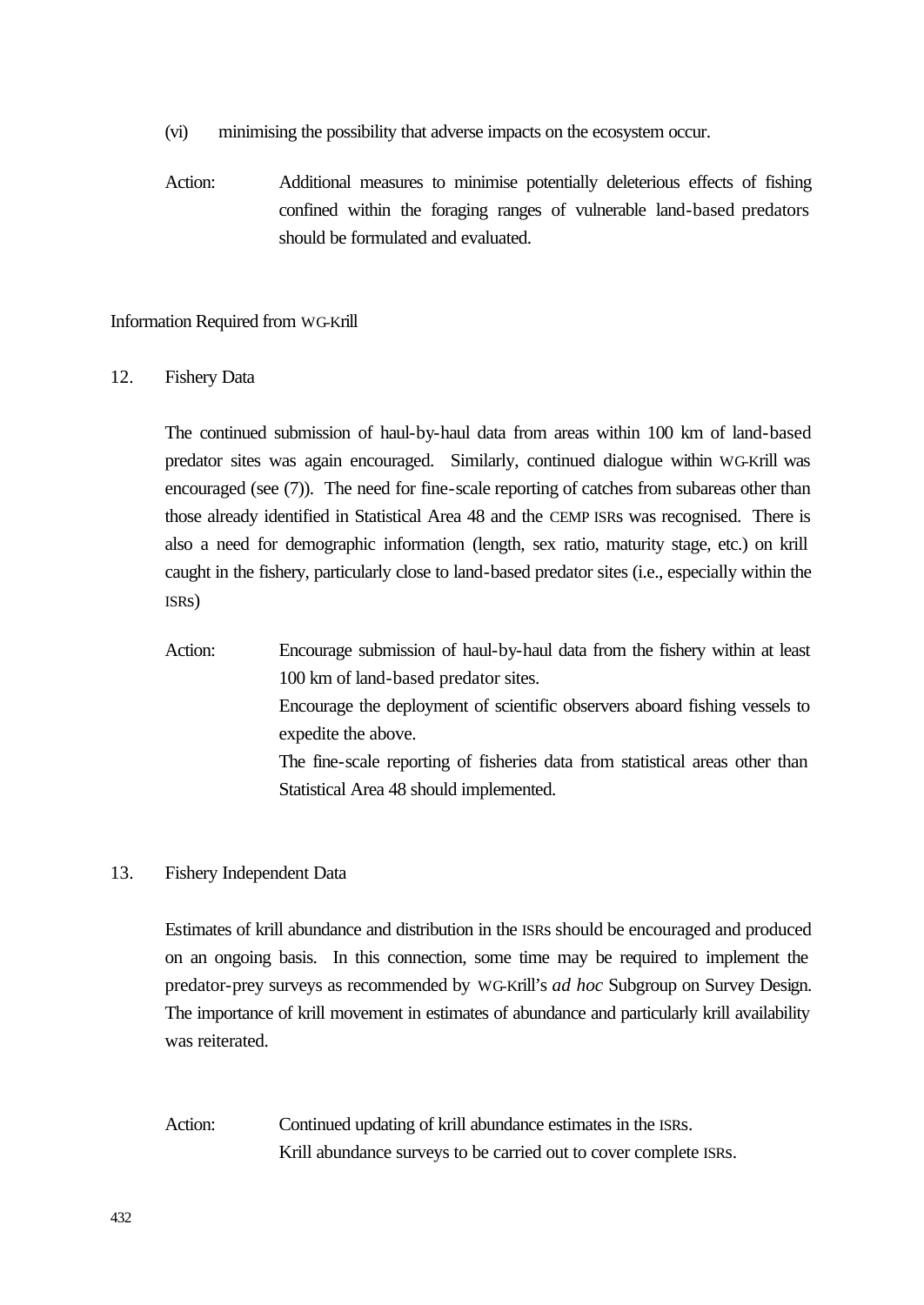Predator-prey surveys to be implemented using the recommended procedures.

Coordination of WG-Krill and WG-CEMP Activities

14. Enhanced Coordination

It was agreed that the Joint Meeting of WG-Krill and WG-CEMP had been a useful forum for promoting a dialogue on issues of common interest. In particular, very fruitful discussions had arisen as a result of personal contact between those with knowledge of predator biology, krill biology and the fishery. The meeting also provided an opportunity for modellers to be included in such discussions on, particularly on the costs of developing of, the most fruitful approaches to addressing deficiencies in knowledge on interactions between predators, krill and the fishery. This deployment of a wide range of scientific skills in one place was seen as being particularly beneficial to the ongoing work of both WG-Krill and WG-CEMP.

- Action: Possible future opportunities to continue a close dialogue between the two Working Groups should be provided
- 15. Coordinating the Formulation of Management Advice

As the work of WG-Krill and WG-CEMP has progressed, areas of overlap between the two groups in relation to the formulation of management advice to the Scientific Committee have been increasingly identified.

In particular, the modelling approach outlined in Appendix 1 was seen as an important first step in a process to augment current understanding of interactions between predators, the environment, krill and the fishery. The need for further modelling both as part of, and outside CEMP was highlighted. Such modelling would improve knowledge on functional relationships (see (2)) as well as provide some basis for decision rules to account for the incorporation of information from CEMP into the formulation of management advice.

Action: Both WG-Krill and WG-CEMP should continue to consider the most effective ways of coordinating their management advice.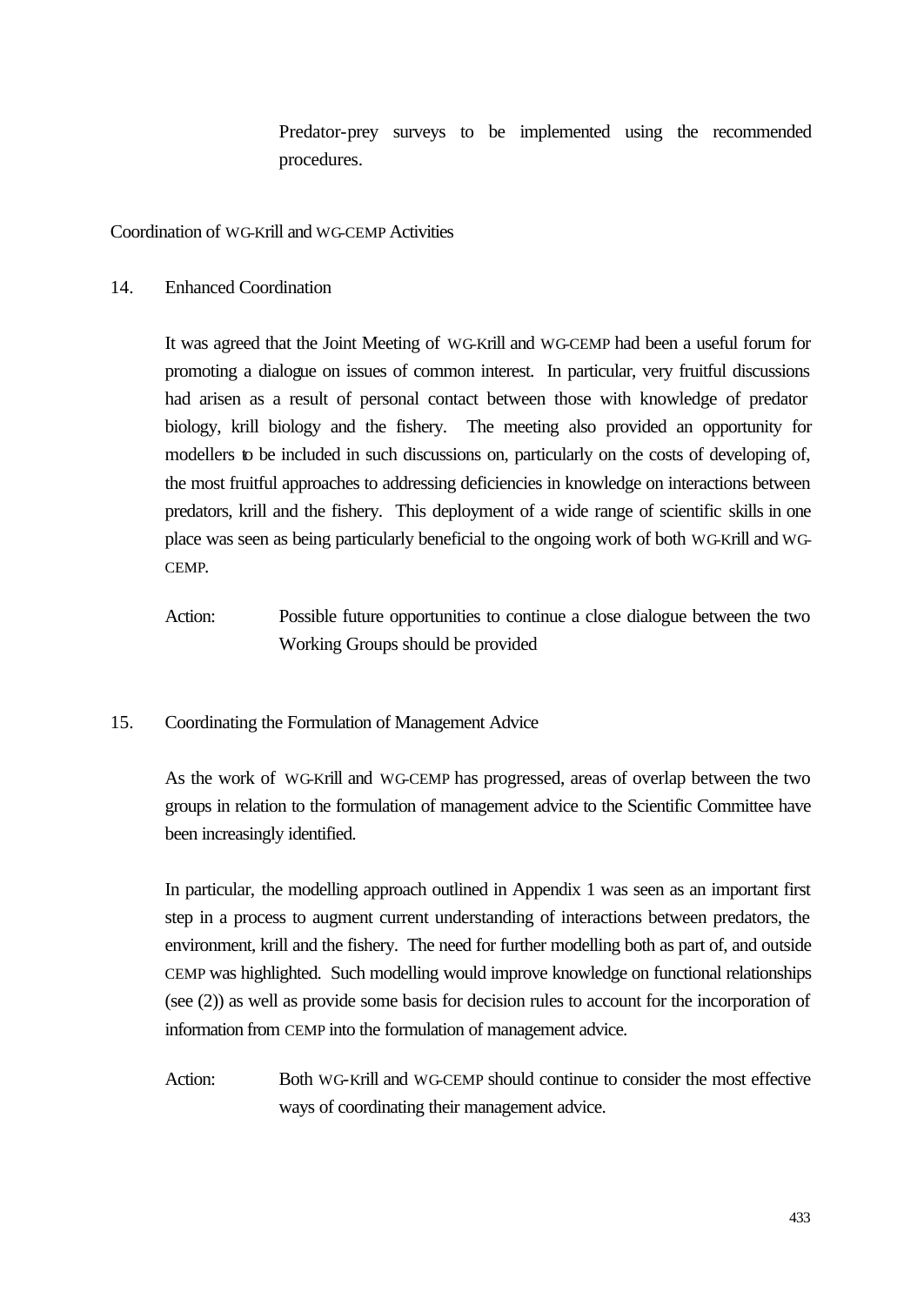16. Liaison Between Working Group Conveners

To facilitate communication between the Scientific Committee's three working groups, it is important that the Conveners of the respective groups should be in contact with each other.

Action: The Conveners of the Working Group on Fish Stock Assessment (WG-FSA), WG-Krill and WG-CEMP will meet immediately prior to the 1992 annual meeting (SC-CAMLR-X, paragraph 12.4).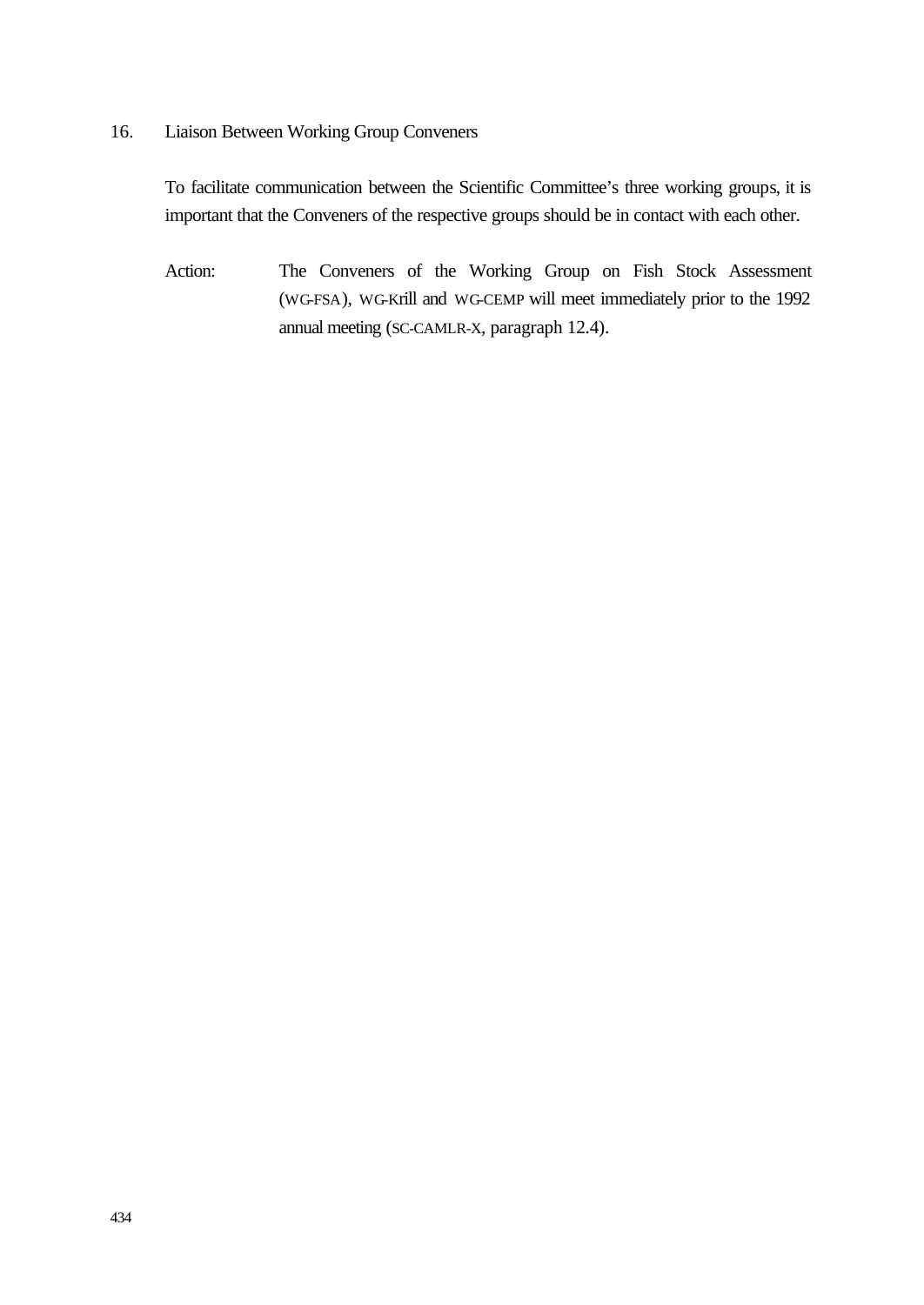

Figure 1: Effect of fishing on the frequency distribution of **B/K**.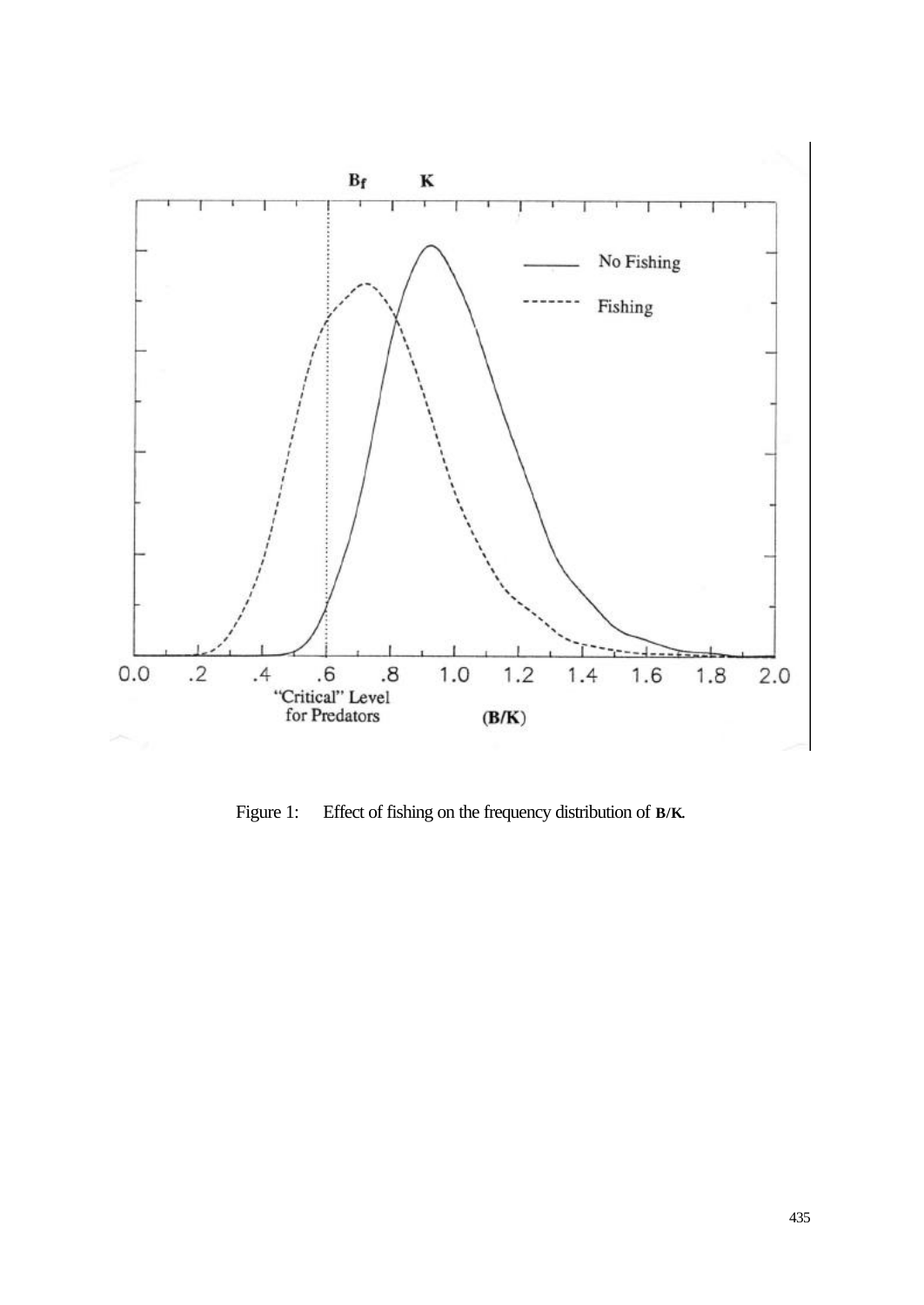# **AN INITIAL ANALYSIS OF THE EXTENT TO WHICH DIFFERENT LEVELS OF FISHING ON KRILL MAY AFFECT PREDATOR POPULATIONS**

#### SCHEMATIC REPRESENTATION



Figure 1

### FACTORS TO BE TAKEN INTO ACCOUNT

The diagram in Figure 1 above indicates the inputs and outputs ("births" and "deaths") to be taken into account in modelling the demography of the krill and predator populations and their interaction. The details given below are intended as a broad description (rather than a full specification) of the minimum number of factors which need to be taken into account in the first step in this process. This first step is intended primarily as a learning exercise, following which greater realism can be incorporated into the model.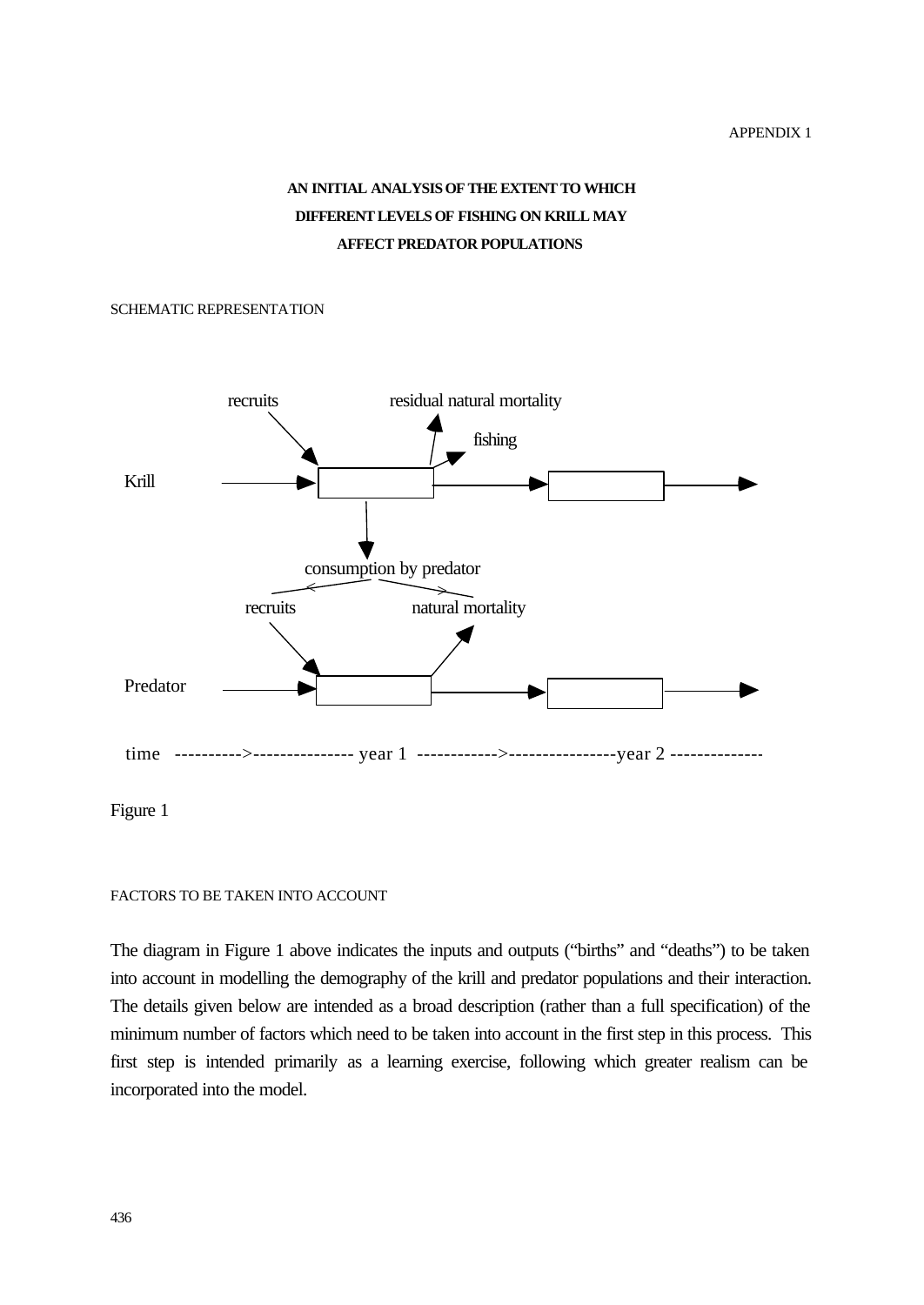## The Krill Component

The model for the krill population should be a similar but possibly slightly simplified version of that used to explore potential yield possibilities in WG-Krill-92/4. Key elements are that recruitment must include a stochastic component, and that the model must be age-structured. Integration over prior distributions for parameters whose values are uncertain can be ignored for the moment.

Fishing mortality could be modelled as a fixed annual catch. In WG-Krill-92/4, the krill natural mortality rate **M** was considered to be fixed in time. This will now be partitioned into two components: the one, the residual natural mortality  $M'$ ) arising from predators other than the species considered, is to be treated as fixed in time; the other, arising from consumption of krill by the predator under consideration, will vary in time depending on the size of both the predator and the krill population.

# The Predator Component

Both the "inputs" and the "outputs" in the model of the predator population (which must also be agestructured) can be considered as survival rates. The relation of the "adult" survival rate to natural deaths is straightforward, but the "juvenile" survival rate should be seen to include the effects of pregnancy rate as well as the higher than average mortality rate early in life.

The key concern is the nature of the functional relationships between these survival rates and krill abundance, which should have the general form indicated in Figure 2, i.e. these rates saturate at high levels of krill abundance (the per capita consumption rate of krill by the predators would also saturate at these levels).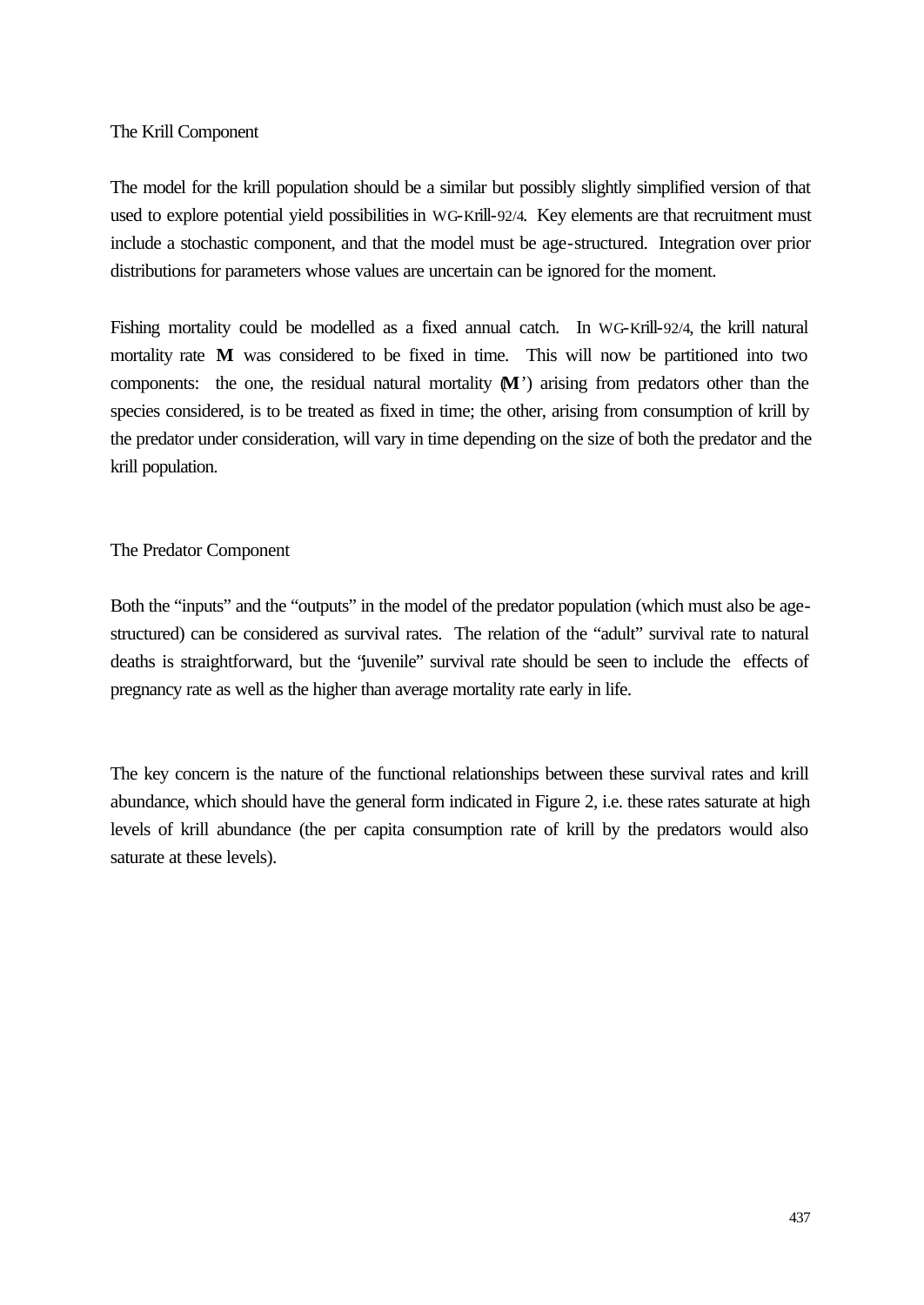

Figure 2

As an initial approach, it may be simplest to specify these relationships as indicated in Figure 3, where **K** is the average krill abundance (i.e., biomass) in the absence of fishing, and **a** is the fraction of **K** below which the lesser abundance of krill starts to impact on the predators. Two values of **a** need to be specified:  $\mathbf{a}_{\mathbf{J}}$  (for the juvenile survival rate) and  $\mathbf{a}_{\mathbf{A}}$  for the adult survival rate. Because recruitment is likely to be affected before adult mortality as the krill biomass declines, typically  $\mathbf{a}$ <sub>A</sub> < **a**<sub>**J**</sub>. Values of **a**<sub>**J**</sub> and **a**<sub>A</sub> can be inferred from the distribution of krill biomass in the absence of fishing. For example, given the observed relative frequency of "bad" and "good" years for recruitment,  $\mathbf{a}_J$  could be chosen so that the ratio of the areas above and below  $\mathbf{a}_J$  **K** which lie beneath this distribution curve match the observed relative frequency. (Note that although Figure 3 is drawn in a manner which indicates that  $\alpha = 1$ , circumstances for certain predators may be such as lead to a value of  $\alpha > 1$ .)



# Figure 3